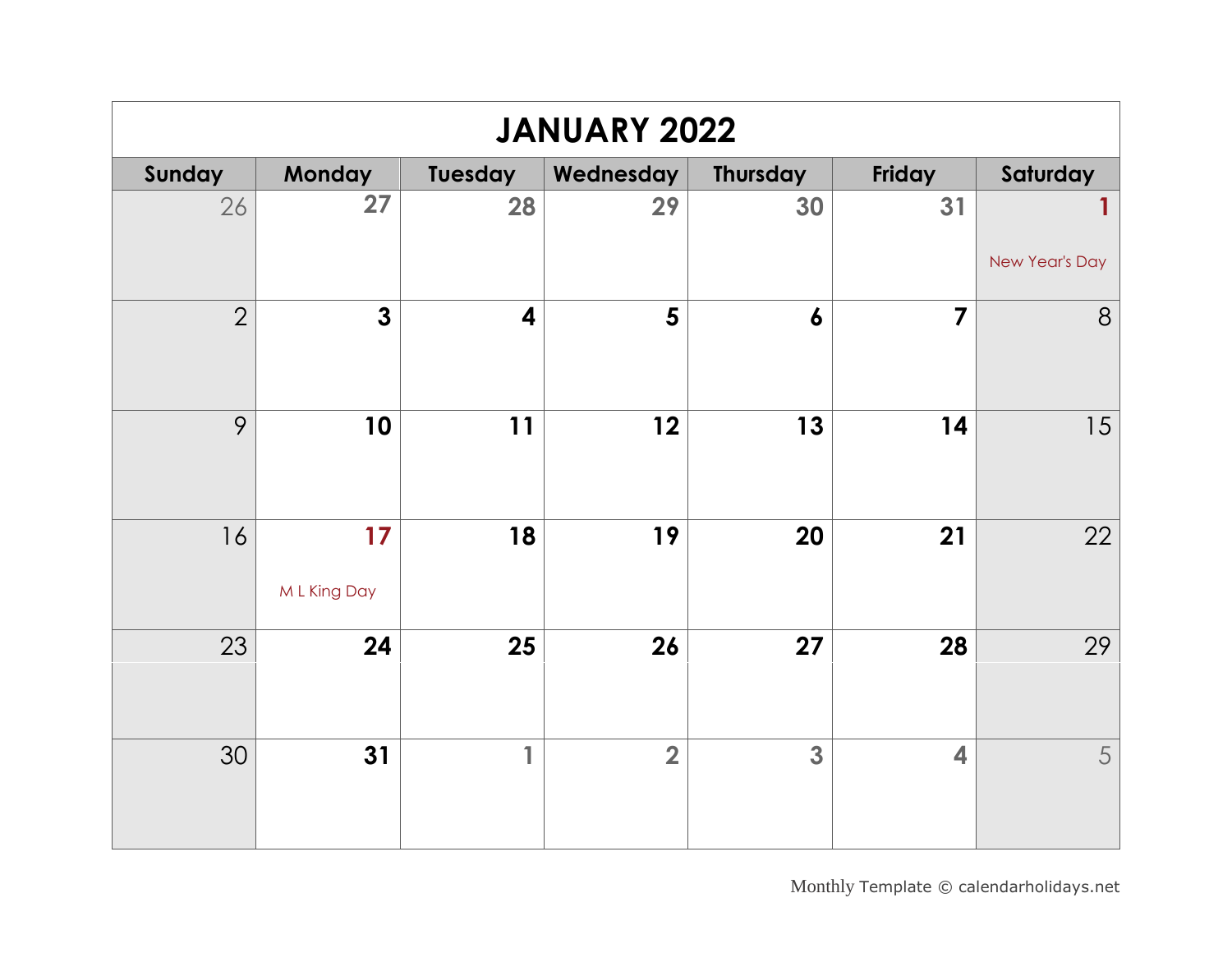| <b>FEBRUARY 2022</b> |                              |                |                |                         |                         |          |  |  |
|----------------------|------------------------------|----------------|----------------|-------------------------|-------------------------|----------|--|--|
| Sunday               | Monday                       | <b>Tuesday</b> | Wednesday      | <b>Thursday</b>         | Friday                  | Saturday |  |  |
| 30                   | $\overline{31}$              | $\mathbf{1}$   | $\overline{2}$ | $\overline{\mathbf{3}}$ | $\overline{\mathbf{4}}$ | 5        |  |  |
| $\overline{6}$       | $\overline{7}$               | 8              | 9              | 10                      | 11                      | 12       |  |  |
| 13                   | 14<br><b>Valentine's Day</b> | 15             | 16             | 17                      | 18                      | 19       |  |  |
| 20                   | 21<br>Presidents' Day        | 22             | 23             | 24                      | 25                      | 26       |  |  |
| 27                   | 28                           | 1              | $\overline{2}$ | 3                       | $\overline{\mathbf{4}}$ | 5        |  |  |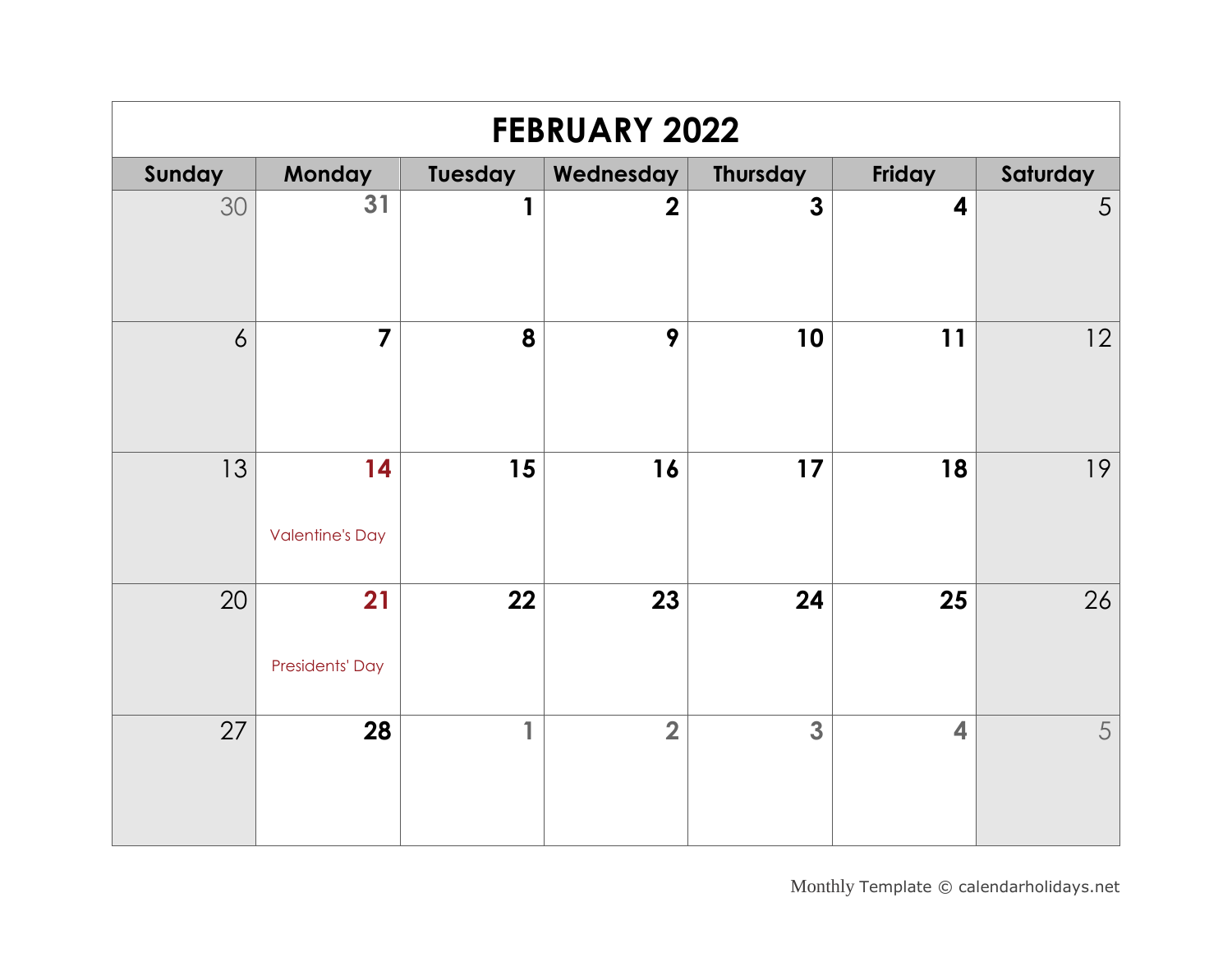| <b>MARCH 2022</b> |                |         |                |              |                         |                |  |  |
|-------------------|----------------|---------|----------------|--------------|-------------------------|----------------|--|--|
| Sunday            | <b>Monday</b>  | Tuesday | Wednesday      | Thursday     | Friday                  | Saturday       |  |  |
| 27                | 28             | 1       | $\overline{2}$ | $\mathbf{3}$ | $\overline{\mathbf{4}}$ | 5              |  |  |
| $\overline{6}$    | $\overline{7}$ | 8       | 9              | 10           | 11                      | 12             |  |  |
| 13                | 14             | 15      | 16             | 17           | 18                      | 19             |  |  |
| 20                | 21             | 22      | 23             | 24           | 25                      | 26             |  |  |
| 27                | 28             | 29      | 30             | 31           | 1                       | $\overline{2}$ |  |  |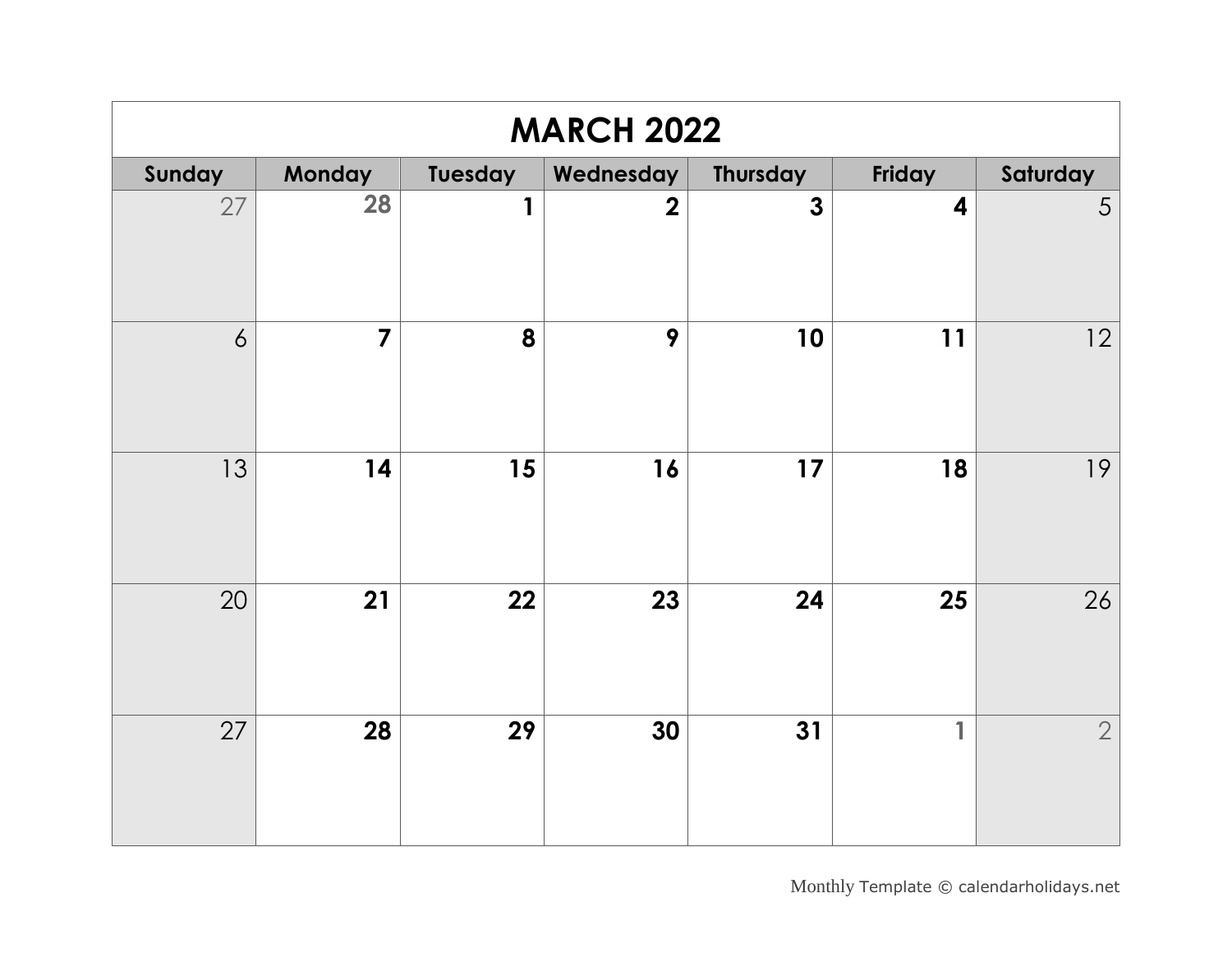| <b>APRIL 2022</b>          |                         |                |                  |                 |                   |                |  |  |
|----------------------------|-------------------------|----------------|------------------|-----------------|-------------------|----------------|--|--|
| Sunday                     | <b>Monday</b>           | Tuesday        | Wednesday        | <b>Thursday</b> | Friday            | Saturday       |  |  |
| 27                         | 28                      | 29             | 30               | 31              | 1                 | $\overline{2}$ |  |  |
| 3                          | $\overline{\mathbf{4}}$ | $5\phantom{1}$ | $\boldsymbol{6}$ | $\overline{7}$  | 8                 | 9              |  |  |
| 10                         | 11                      | 12             | 13               | 14              | 15<br>Good Friday | 16             |  |  |
| 17<br><b>Easter Sunday</b> | 18                      | 19             | 20               | 21              | 22                | 23             |  |  |
| 24                         | 25                      | 26             | 27               | 28              | 29                | 30             |  |  |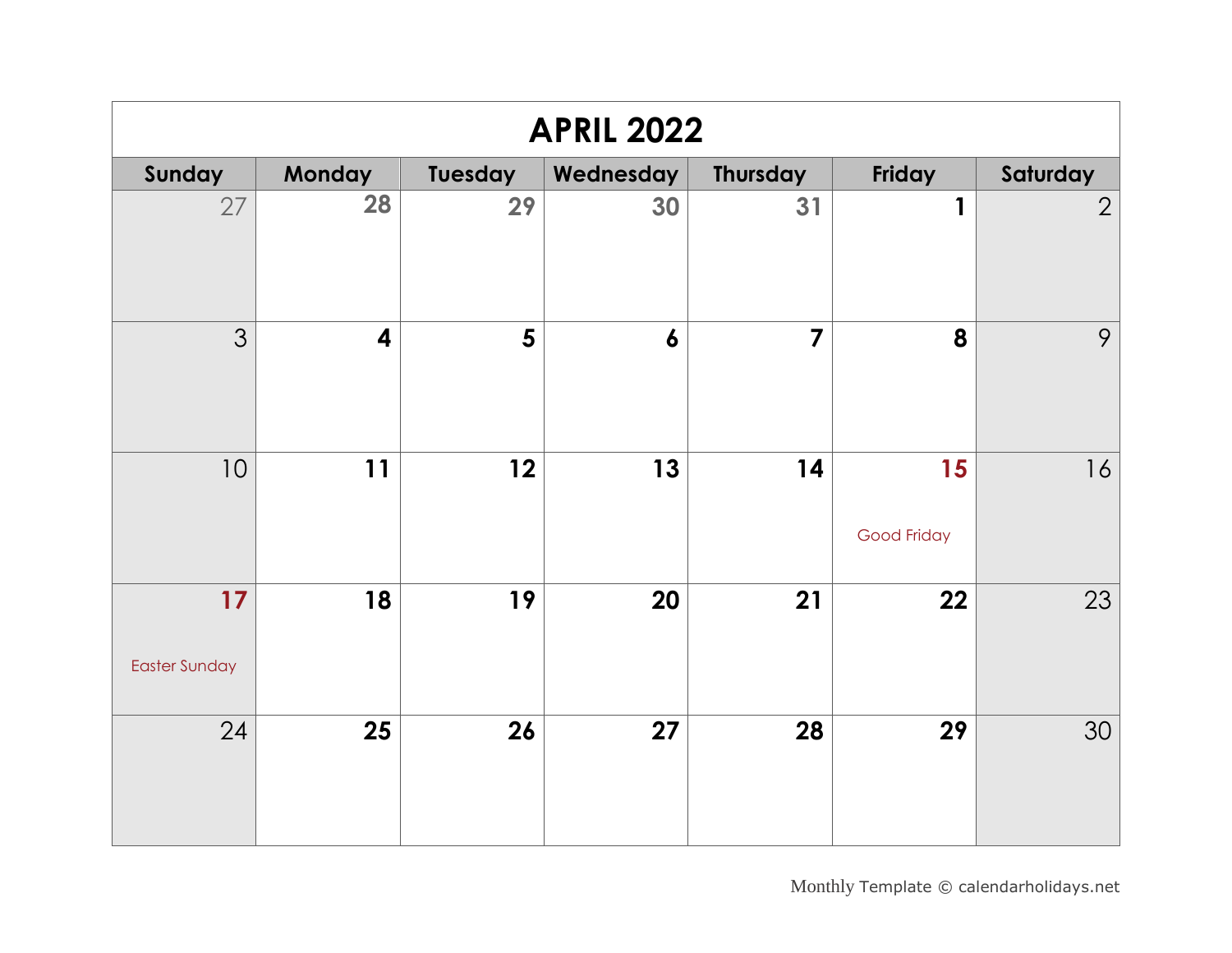| <b>MAY 2022</b>          |                           |                |                         |                         |                  |                |  |  |
|--------------------------|---------------------------|----------------|-------------------------|-------------------------|------------------|----------------|--|--|
| Sunday                   | <b>Monday</b>             | <b>Tuesday</b> | Wednesday               | <b>Thursday</b>         | Friday           | Saturday       |  |  |
| $\mathbf{1}$             | $\overline{2}$            | $\mathbf{3}$   | $\overline{\mathbf{4}}$ | 5                       | $\boldsymbol{6}$ | $\overline{7}$ |  |  |
| 8<br><b>Mother's Day</b> | 9                         | 10             | 11                      | 12                      | 13               | 4              |  |  |
| 15                       | 16                        | $17$           | 18                      | 19                      | 20               | 21             |  |  |
| 22                       | 23                        | 24             | 25                      | 26                      | 27               | 28             |  |  |
| 29                       | 30<br><b>Memorial Day</b> | 31             | $\blacksquare$          | $\overline{\mathbf{2}}$ | 3                | $\overline{4}$ |  |  |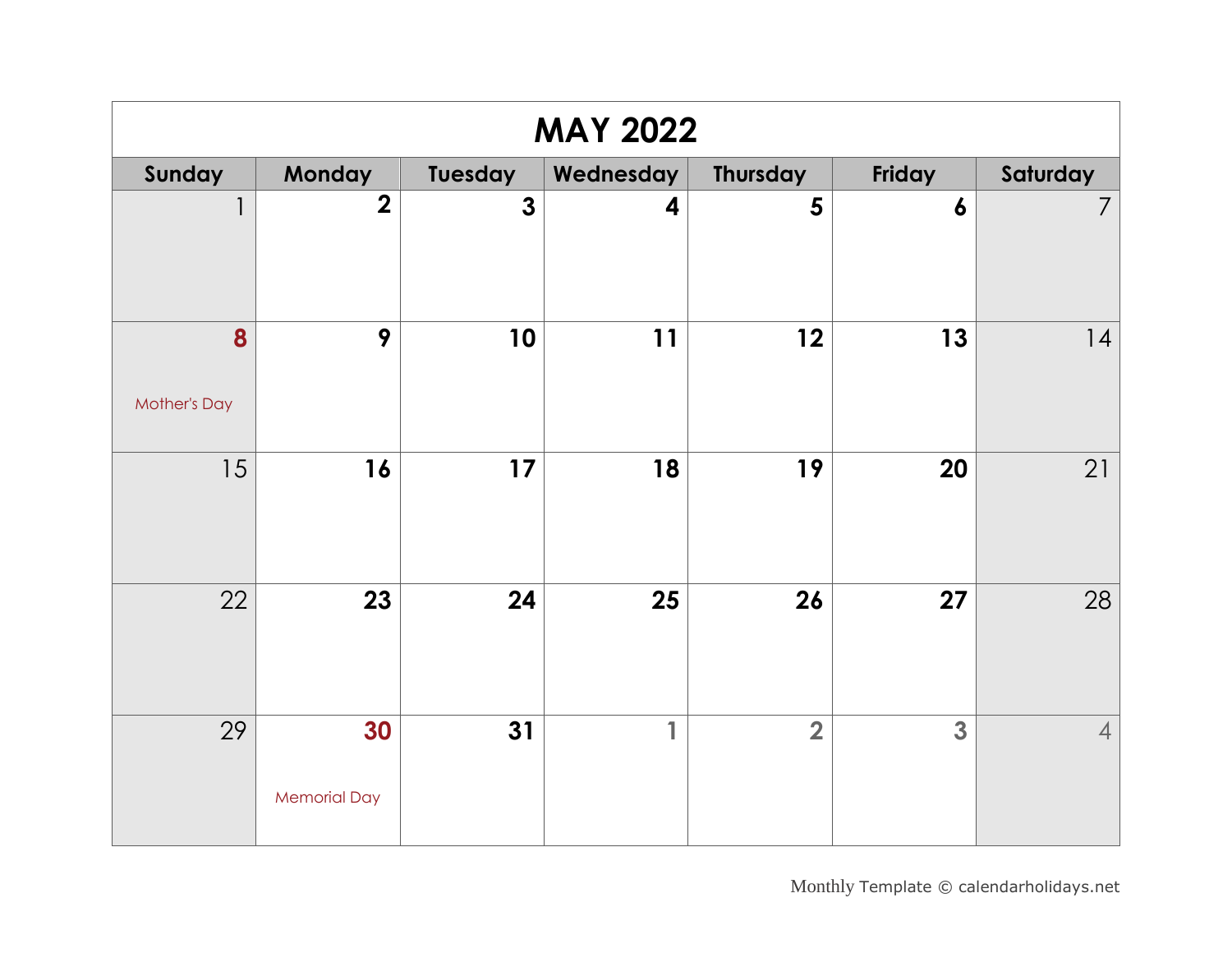| <b>JUNE 2022</b>          |                  |                         |           |                         |                                              |                |  |  |
|---------------------------|------------------|-------------------------|-----------|-------------------------|----------------------------------------------|----------------|--|--|
| Sunday                    | <b>Monday</b>    | Tuesday                 | Wednesday | <b>Thursday</b>         | Friday                                       | Saturday       |  |  |
| 29                        | 30               | 31                      | 1         | $\overline{\mathbf{2}}$ | $\mathbf{3}$<br><b>National Donut</b><br>Day | $\overline{4}$ |  |  |
| 5                         | $\boldsymbol{6}$ | $\overline{\mathbf{z}}$ | 8         | 9                       | 10                                           | 11             |  |  |
| 12                        | 13               | 14                      | 15        | 16                      | 17                                           | 18             |  |  |
| 19<br><b>Father's Day</b> | 20               | 21                      | 22        | 23                      | 24                                           | 25             |  |  |
| 26                        | 27               | 28                      | 29        | 30                      | 1                                            | $\overline{2}$ |  |  |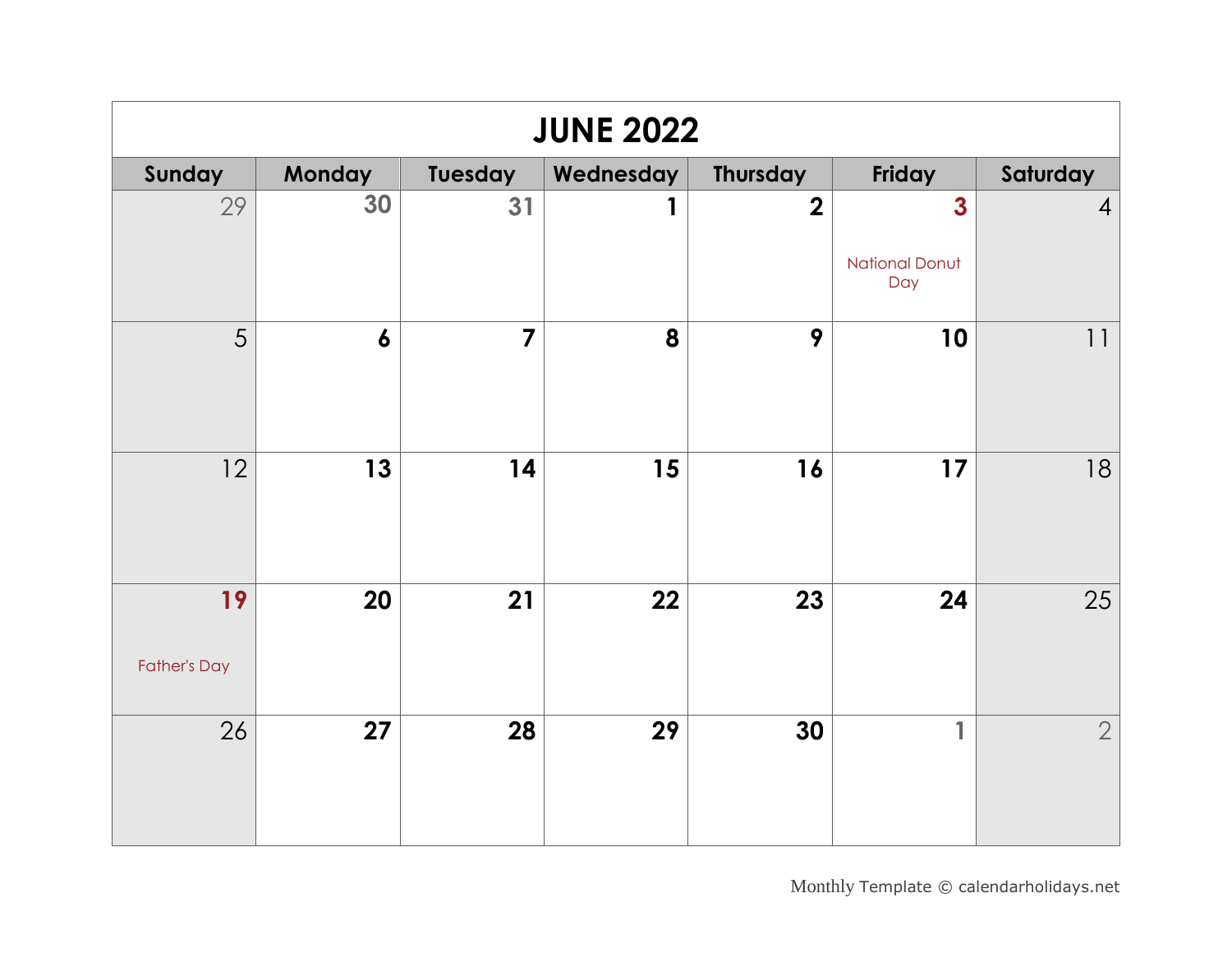| <b>JULY 2022</b> |                          |                |                  |                |        |                |  |  |
|------------------|--------------------------|----------------|------------------|----------------|--------|----------------|--|--|
| Sunday           | <b>Monday</b>            | Tuesday        | Wednesday        | Thursday       | Friday | Saturday       |  |  |
| 26               | 27                       | 28             | 29               | 30             | 1      | $\overline{2}$ |  |  |
| 3                | 4<br>Independence<br>Day | $5\phantom{1}$ | $\boldsymbol{6}$ | $\overline{7}$ | 8      | 9              |  |  |
| 10               | 11                       | 12             | 13               | 14             | 15     | 16             |  |  |
| 17               | 18                       | 19             | 20               | 21             | 22     | 23             |  |  |
| 24               | 25                       | 26             | 27               | 28             | 29     | 30             |  |  |
| 31               | $\overline{1}$           | $\overline{2}$ | 3                | 4              | 5      | 6              |  |  |

Monthly [Template](https://www.calendarlabs.com/2019-calendar-templates) © calendarholidays.net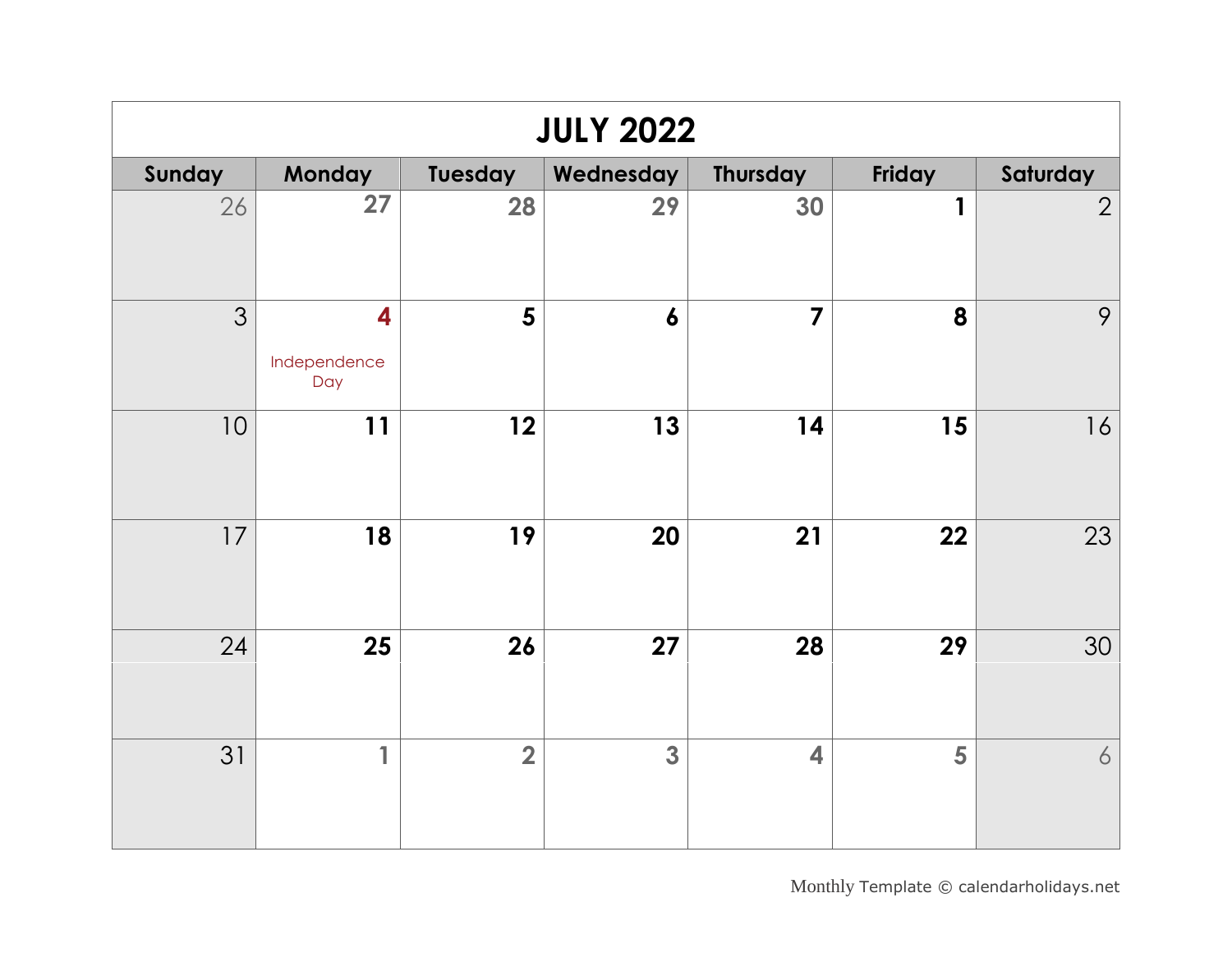| <b>AUGUST 2022</b> |        |                         |                |                 |                |                |  |  |
|--------------------|--------|-------------------------|----------------|-----------------|----------------|----------------|--|--|
| Sunday             | Monday | Tuesday                 | Wednesday      | <b>Thursday</b> | Friday         | Saturday       |  |  |
| 31                 | 1      | $\overline{\mathbf{2}}$ | $\overline{3}$ | 4               | $5\phantom{1}$ | $\overline{6}$ |  |  |
| $\overline{7}$     | 8      | 9                       | 10             | 11              | 12             | 13             |  |  |
| 4                  | 15     | 16                      | 17             | 18              | 19             | 20             |  |  |
| 21                 | 22     | 23                      | 24             | 25              | 26             | 27             |  |  |
| 28                 | 29     | 30                      | 31             | $\mathbf{1}$    | $\overline{2}$ | 3              |  |  |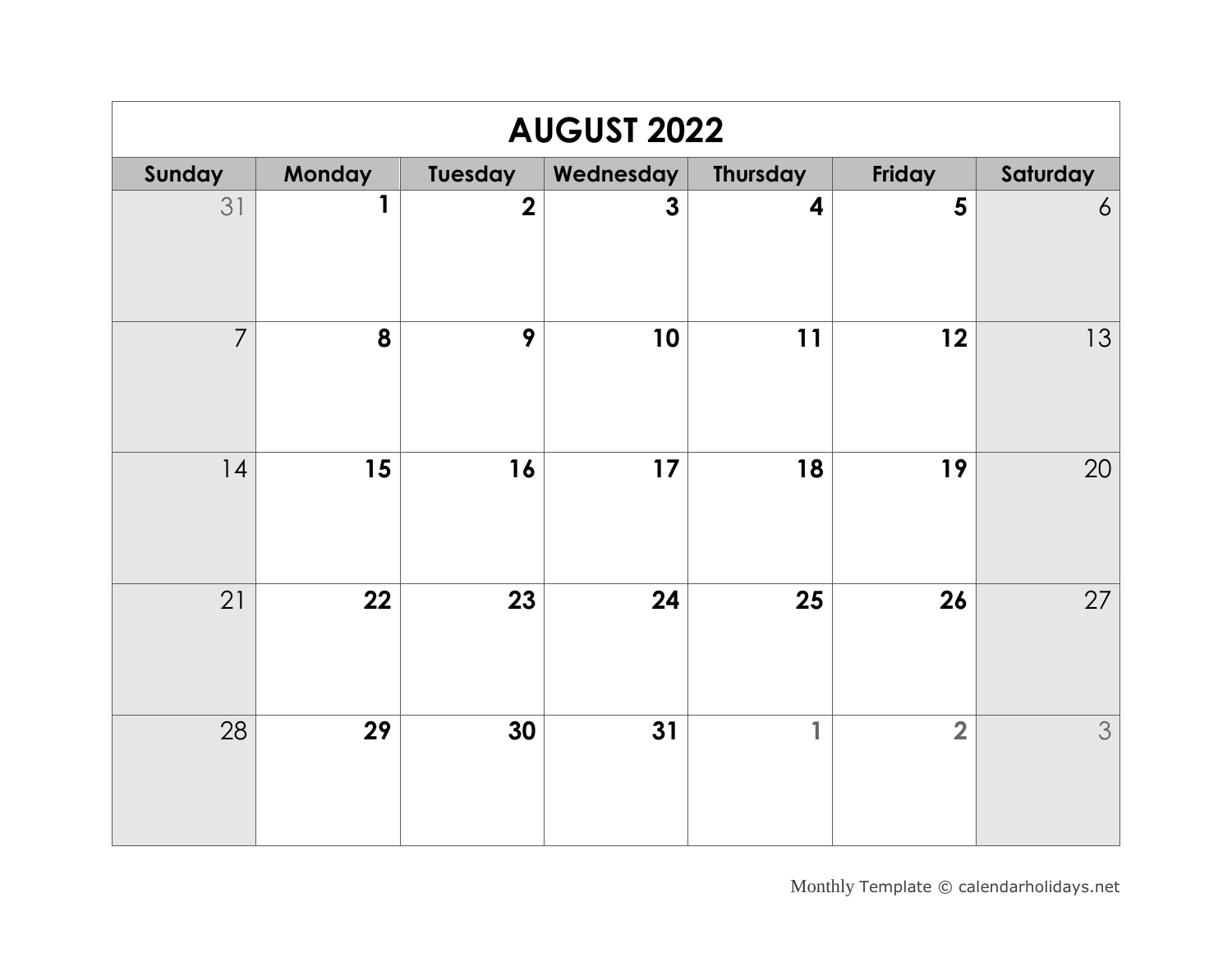| <b>SEPTEMBER 2022</b> |                |                  |           |                 |                  |          |  |  |
|-----------------------|----------------|------------------|-----------|-----------------|------------------|----------|--|--|
| Sunday                | <b>Monday</b>  | Tuesday          | Wednesday | <b>Thursday</b> | Friday           | Saturday |  |  |
| 28                    | 29             | 30               | 31        | 1               | $\boldsymbol{2}$ | 3        |  |  |
| $\overline{4}$        | 5<br>Labor Day | $\boldsymbol{6}$ | 7         | 8               | 9                | 10       |  |  |
| 11                    | 12             | 13               | 14        | 15              | 16               | 17       |  |  |
| 18                    | 19             | 20               | 21        | 22              | 23               | 24       |  |  |
| 25                    | 26             | 27               | 28        | 29              | 30               |          |  |  |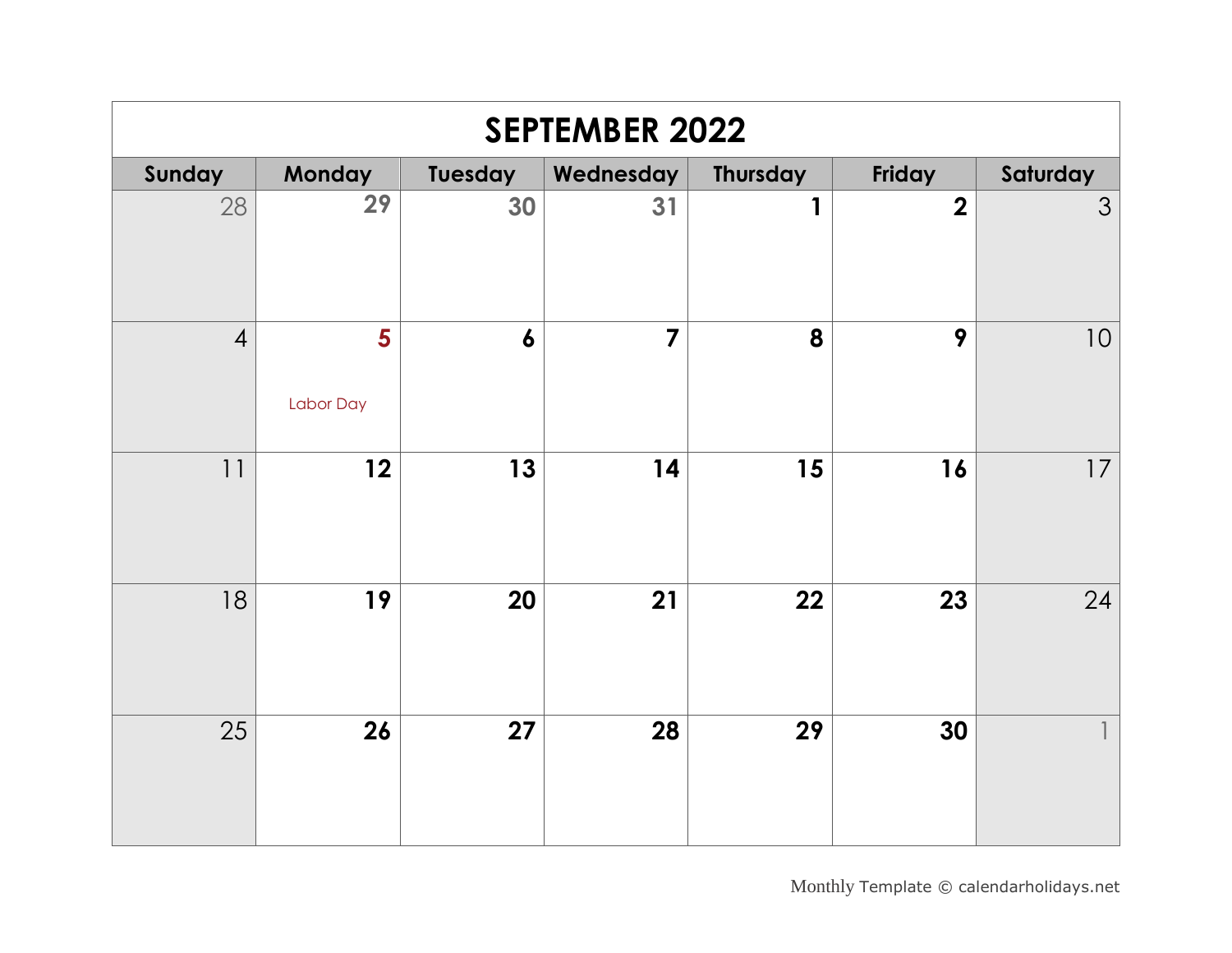| <b>OCTOBER 2022</b> |                           |         |                |                  |                         |          |  |  |
|---------------------|---------------------------|---------|----------------|------------------|-------------------------|----------|--|--|
| Sunday              | Monday                    | Tuesday | Wednesday      | Thursday         | Friday                  | Saturday |  |  |
| 25                  | 26                        | 27      | 28             | 29               | 30                      | 1        |  |  |
| $\overline{2}$      | $\mathbf{3}$              | 4       | 5              | $\boldsymbol{6}$ | $\overline{\mathbf{z}}$ | 8        |  |  |
| 9                   | 10<br><b>Columbus Day</b> | 11      | 12             | 13               | 14                      | 15       |  |  |
| 16                  | 17                        | 18      | 19             | 20               | 21                      | 22       |  |  |
| 23                  | 24                        | 25      | 26             | 27               | 28                      | 29       |  |  |
| 30                  | 31<br>Halloween           | 1       | $\overline{2}$ | 3                | $\overline{\mathbf{4}}$ | 5        |  |  |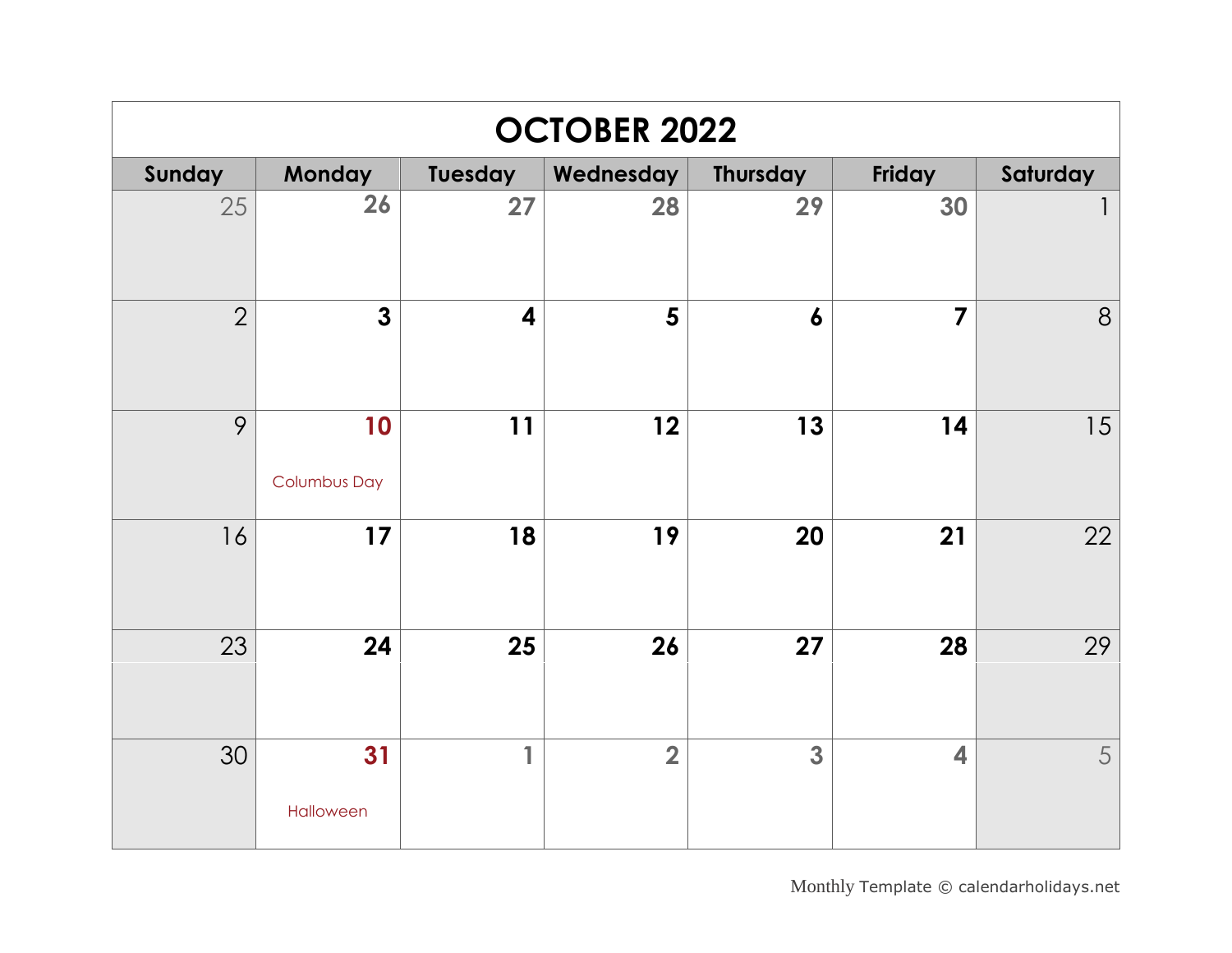| <b>NOVEMBER 2022</b> |                |                |                |                           |                           |          |  |  |  |
|----------------------|----------------|----------------|----------------|---------------------------|---------------------------|----------|--|--|--|
| Sunday               | Monday         | <b>Tuesday</b> | Wednesday      | <b>Thursday</b>           | Friday                    | Saturday |  |  |  |
| 30                   | 31             | $\mathbf{1}$   | $\overline{2}$ | $\overline{\mathbf{3}}$   | $\overline{\mathbf{4}}$   | 5        |  |  |  |
| $\overline{6}$       | $\overline{7}$ | 8              | 9              | 10                        | 11<br><b>Veterans Day</b> | 12       |  |  |  |
| 13                   | 14             | 15             | 16             | 17                        | 18                        | 19       |  |  |  |
| 20                   | 21             | 22             | 23             | 24<br>Thanksgiving<br>Day | 25                        | 26       |  |  |  |
| 27                   | 28             | 29             | 30             | 1                         | $\overline{2}$            | 3        |  |  |  |